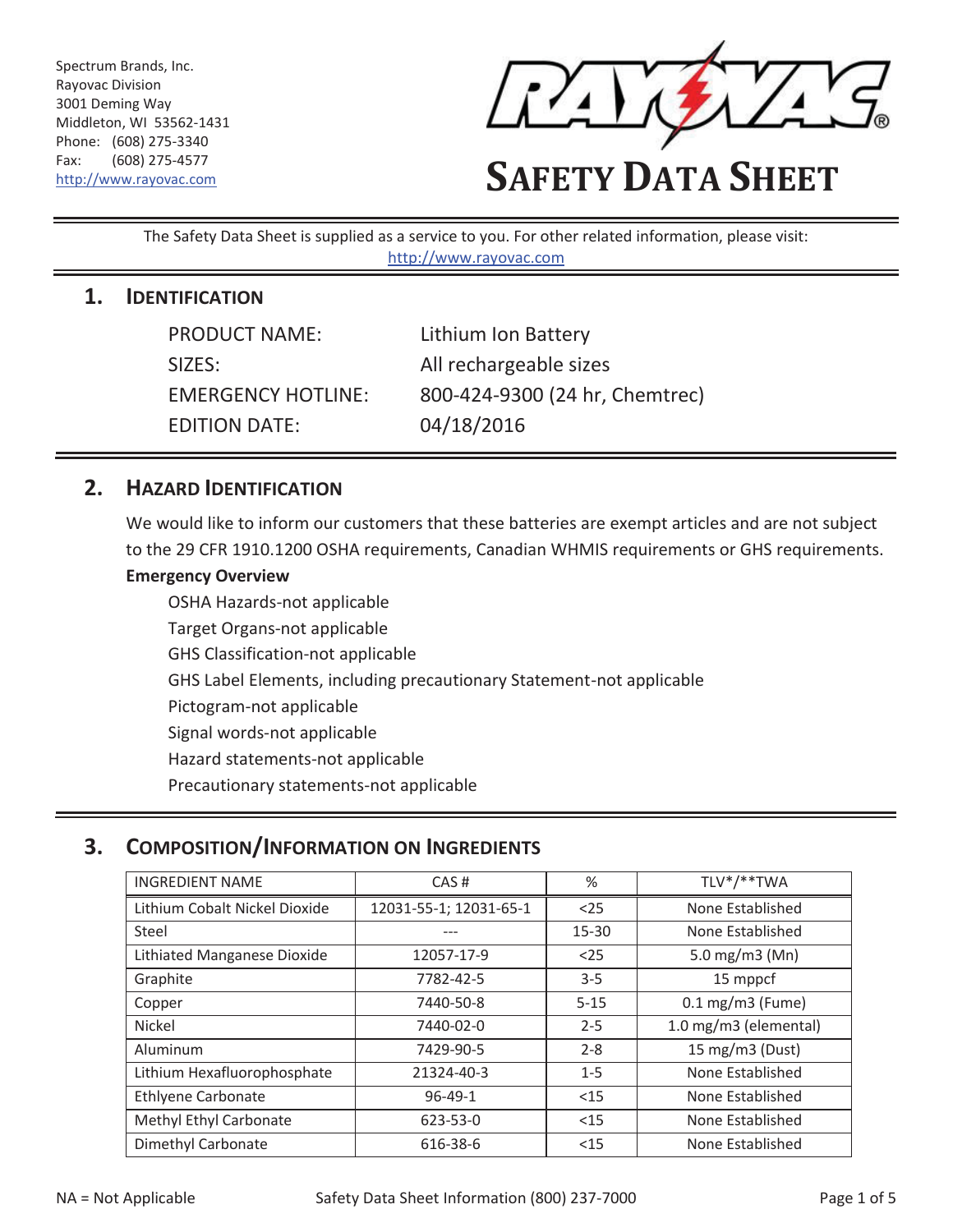| Diethyl Carbonate                                           | $105 - 58 - 8$ | <15    | None Established |
|-------------------------------------------------------------|----------------|--------|------------------|
| Methyl Acetate                                              | 79-20-9        | <15    | $200$ ppm        |
| Plastic-ceramic                                             | $- - -$        | $<$ 20 | None Established |
| $\overline{u}$<br>$\sim$ $\sim$ $\sim$ $\sim$ $\sim$ $\sim$ |                |        |                  |

 *\*Source: OSHA 29 CFR 1910.1000 Table Z-1, 2 or 3 11-01-2012* 

#### **4. FIRST AID INFORMATION**

THRESHOLD LIMIT VALUE (TLV) AND SOURCE: NA

EFFECTS OF OVEREXPOSURE:

EMERGENCY FIRST AID PROCEDURES:

None in normal use

#### **Skin and Eyes:**

 to battery contents from a ruptured battery In the event that battery ruptures, flush exposed skin with flowing lukewarm water for a minimum of 15 minutes. Get immediate medical attention when eyes may have been exposed

## **5. FIRE FIGHTING MEASURES**

| <b>FLASH POINT:</b>          | <b>NA</b>                                                            |
|------------------------------|----------------------------------------------------------------------|
| LOWER (LEL):                 | <b>NA</b>                                                            |
| FLAMMABLE LIMITS IN AIR (%): | <b>NA</b>                                                            |
| UPPER (UEL):                 | <b>NA</b>                                                            |
| <b>EXTINGUISHING MEDIA:</b>  | Use foam, dry powder, Lithex <sup>™</sup> , or water <sup>*</sup> as |
|                              | appropriate.                                                         |
| <b>AUTO-IGNITION:</b>        | NА                                                                   |

**SPECIAL FIRE FIGHTING PROCEDURES:** As with any fire, wear self-contained breathing apparatus to avoid inhalation of hazardous decomposition products (See section 2). Water will cool the fire but may react with available lithium in the batteries producing flammable hydrogen.

 **SPECIAL FIRE OR EXPLOSION HAZARDS:** DO NOT RECHARGE. As a typical sealed battery they may rupture when exposed to excessive heat. Rupture may expose lithium to moisture causing it to react or release flammable or corrosive materials. Do not accumulate undischarged batteries together.

*\*Do not use water on these batteries if fighting fire within an enclosed area. Evolving hydrogen may build up and auto-ignite.* 

## **6. ACCIDENTAL RELEASE MEASURES**

**TO CONTAIN AND CLEAN UP LEAKS OR SPILLS:** In the event of a battery rupture, prevent skin contact and contact with moisture or flammable/combustible materials. If possible, collect all released material in a metal container. Place damaged cells in mineral oil or graphite if available. **REPORTING PROCEDURE:** Report all spills in accordance with Federal, State and Local reporting requirements.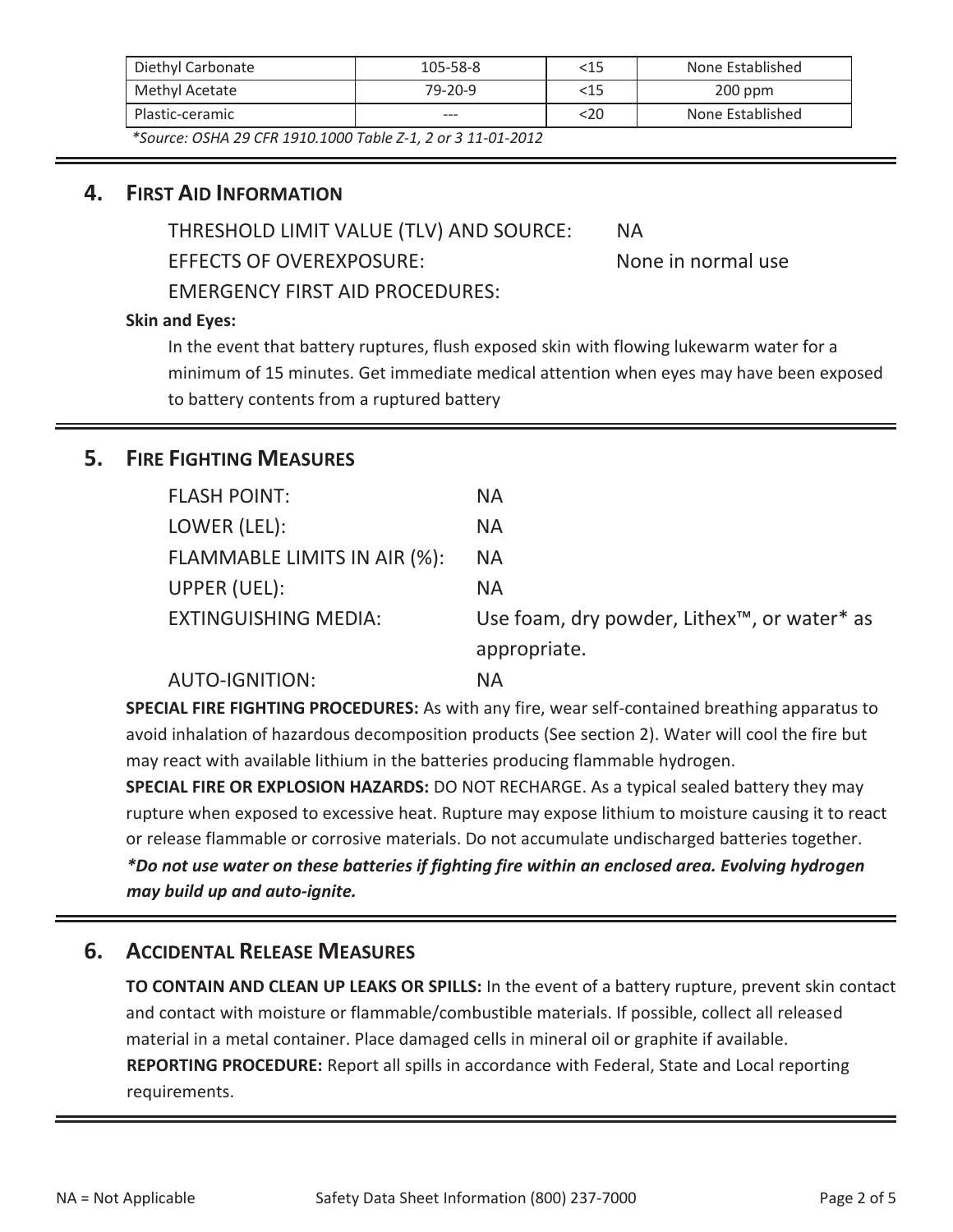## **7. HANDLING AND STORAGE**

Store batteries in a dry place. Storing unpackaged cells together with other combustible materials could result in cell shorting and fire. Do not recharge. Do not puncture or abuse.

## **8. EXPOSURE CONTROL/PERSONAL PROTECTION**

| RESPIRATORY PROTECTION (SPECIFY TYPE): |                       |    |
|----------------------------------------|-----------------------|----|
| <b>VENTILATION:</b>                    | Local Exhaust:        | ΝA |
|                                        | Mechanical (General): | ΝA |
|                                        | Special:              | ΝA |
|                                        | Other:                | ΝA |
| <b>PROTECTIVE GLOVES:</b>              |                       | ΝA |
| EYE PROTECTION:                        |                       | ΝA |
| OTHER PROTECTIVE CLOTHING:<br>NА       |                       |    |
|                                        |                       |    |

## **9. PHYSICAL AND CHEMICAL PROPERTIES**

| Boiling Point @ 760 mm Hg (°C): | <b>NA</b> | Percent Volatile by Volume (%):<br><b>NA</b>          |  |  |
|---------------------------------|-----------|-------------------------------------------------------|--|--|
| Vapor Pressure (mm Hg @ 25°C):  | <b>NA</b> | Evaporation Rate (Butyl Acetate = $1$ ):<br><b>NA</b> |  |  |
| Vapor Density (Air = $1$ ):     | <b>NA</b> | <b>Physical State:</b><br><b>NA</b>                   |  |  |
| Density (grams/cc):             | <b>NA</b> | Solubility in Water (% by Weight):<br><b>NA</b>       |  |  |
| pH:                             | <b>NA</b> | Appearance and Odor:<br>Geometric solid object        |  |  |

## **10. STABILITY AND REACTIVITY**

| <b>STABLE OR UNSTABLE:</b>            | <b>Stable</b>                                      |
|---------------------------------------|----------------------------------------------------|
| INCOMPATIBILITY (MATERIALS TO AVOID): | <b>NA</b>                                          |
| HAZARDOUS DECOMPOSITION PRODUCTS:     | <b>NA</b>                                          |
| DECOMPOSITION TEMPERATURE (0°F):      | NА                                                 |
| HAZARDOUS POLYMERIZATION:             | Will Not Occur                                     |
| <b>CONDITIONS TO AVOID:</b>           | Avoid electrical shorting, puncturing or deforming |

## **11. TOXICOLOGICAL INFORMATION**

| <b>INGREDIENT NAME</b>        | CAS#<br>%              |                             | TLV*/**TWA            |  |
|-------------------------------|------------------------|-----------------------------|-----------------------|--|
| Lithium Cobalt Nickel Dioxide | 12031-55-1; 12031-65-1 | $25$                        | None Established      |  |
| Steel                         |                        | 15-30                       | None Established      |  |
| Lithiated Manganese Dioxide   | 12057-17-9             | $25$                        | 5.0 mg/m3 (Mn)        |  |
| Graphite                      | 7782-42-5              | 15 mppcf<br>$3 - 5$         |                       |  |
| Copper                        | 7440-50-8              | $5 - 15$                    | $0.1$ mg/m3 (Fume)    |  |
| Nickel                        | 7440-02-0              | $2 - 5$                     | 1.0 mg/m3 (elemental) |  |
| Aluminum                      | 7429-90-5              | $2 - 8$                     | 15 mg/m3 (Dust)       |  |
| Lithium Hexafluorophosphate   | 21324-40-3             | None Established<br>$1 - 5$ |                       |  |
| <b>Ethlyene Carbonate</b>     | $96 - 49 - 1$          | $15$                        | None Established      |  |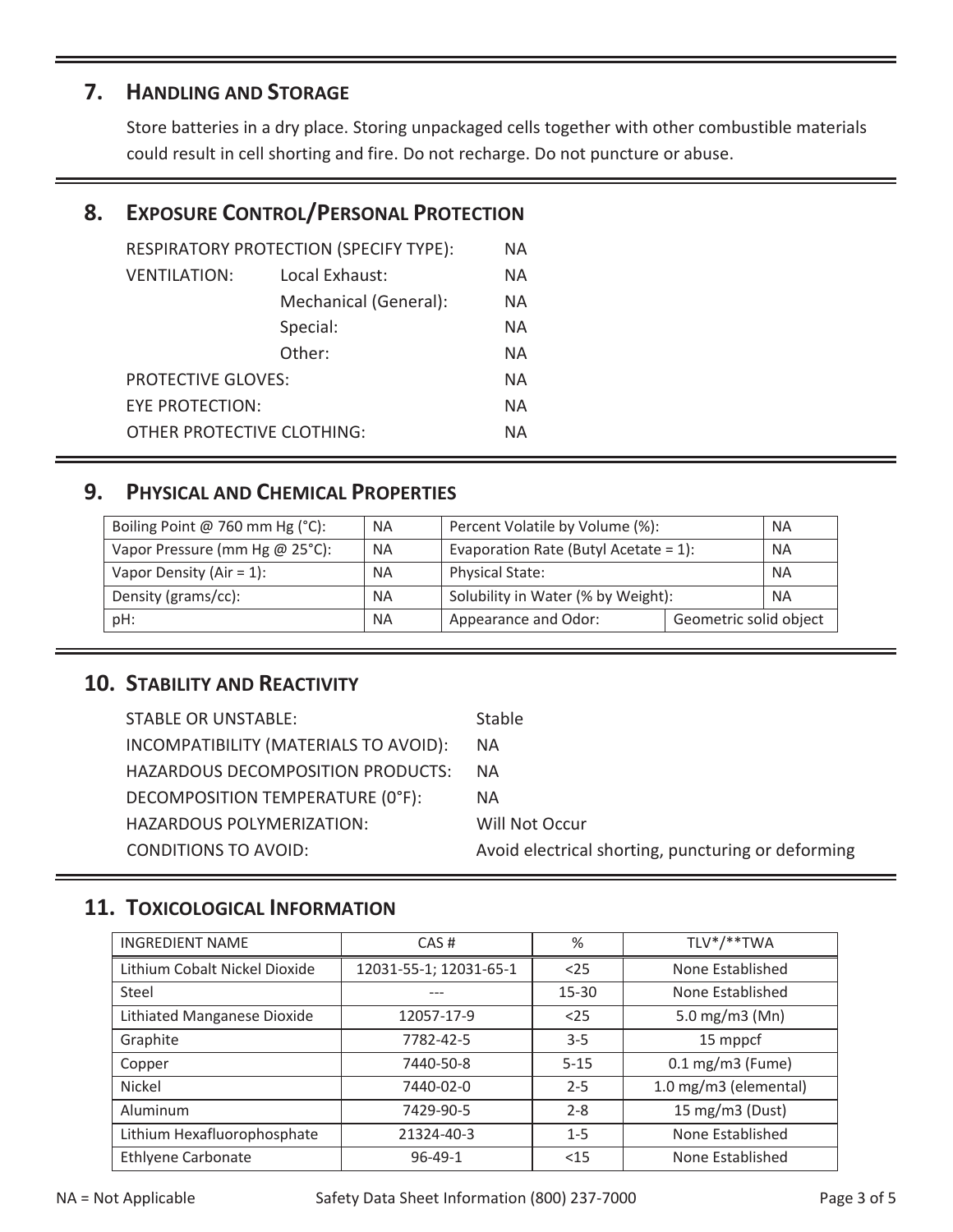| Methyl Ethyl Carbonate | $623 - 53 - 0$ | $<$ 15 | None Established |
|------------------------|----------------|--------|------------------|
| Dimethyl Carbonate     | 616-38-6       | < 15   | None Established |
| Diethyl Carbonate      | 105-58-8       | < 15   | None Established |
| Methyl Acetate         | $79 - 20 - 9$  | < 15   | $200$ ppm        |
| Plastic-ceramic        | ---            | $20$   | None Established |

 *\*Source: OSHA 29 CFR 1910.1000 Table Z-1, 2 or 3 11-01-2012* 

#### **12. ECOLOGICAL INFORMATION**

Consumers should dispose of discharged batteries through waste disposal services or legitimate collection outlets. Those collecting batteries should follow state and federal regulations. Partially discharged damaged batteries can overheat and cause fires in the presence of other combustible materials.

## **13. DISPOSAL CONSIDERATIONS**

with the USEPA or their state authorized agency for guidance.<br>http://www.nema.org/Policy/Environmental-Always comply with Federal, state or local requirements. Hazardous waste generators should check

Stewardship/Documents/Companies%20Claiming%20to%20Recycle.MARCH2005.pdf

#### **14. TRANSPORTATION INFORMATION**

below and may be classified as non-dangerous goods for transportation.<br>USDOT – See 49 CFR 173.185. TRANSPORTATION-SHIPPING: These are Lithium Ion (Li-ion) batteries, also known as secondary or rechargeable lithium. These Li-ion, unless exempted, are regulated as Class 9, see UN3480. Our Li-ion meet the general regulatory requirements for shipping Li-ion batteries and, when in our original packaging, meet the requirements listed in the Special Instructions or Packing Instructions noted

IMO/Ocean – See Special Provisions 188 and 230.

ICAO/IATA – These Rayovac Li-ion batteries can be shipped by air in accordance with International Air Transport Association (IATA) 57<sup>th</sup> edition. These Li-ion batteries are under 20WH and can ship as Section II or 1B pending count or gross weight limitations per package. See Packing Instructions: PI 965 (Batteries), PI 966 (Batteries, packed with equipment) and PI 967 (Batteries, contained in equipment) as applicable. Note Li-ion must be offered for transport at a state of charge (SoC) not exceeding 30% of their rated design capacity.

## **15. REGULATORY INFORMATION**

**SARA 313:** Notification is not required because these products are article(s) that do not release a covered toxic chemical under the normal conditions of storage, use, or handling.